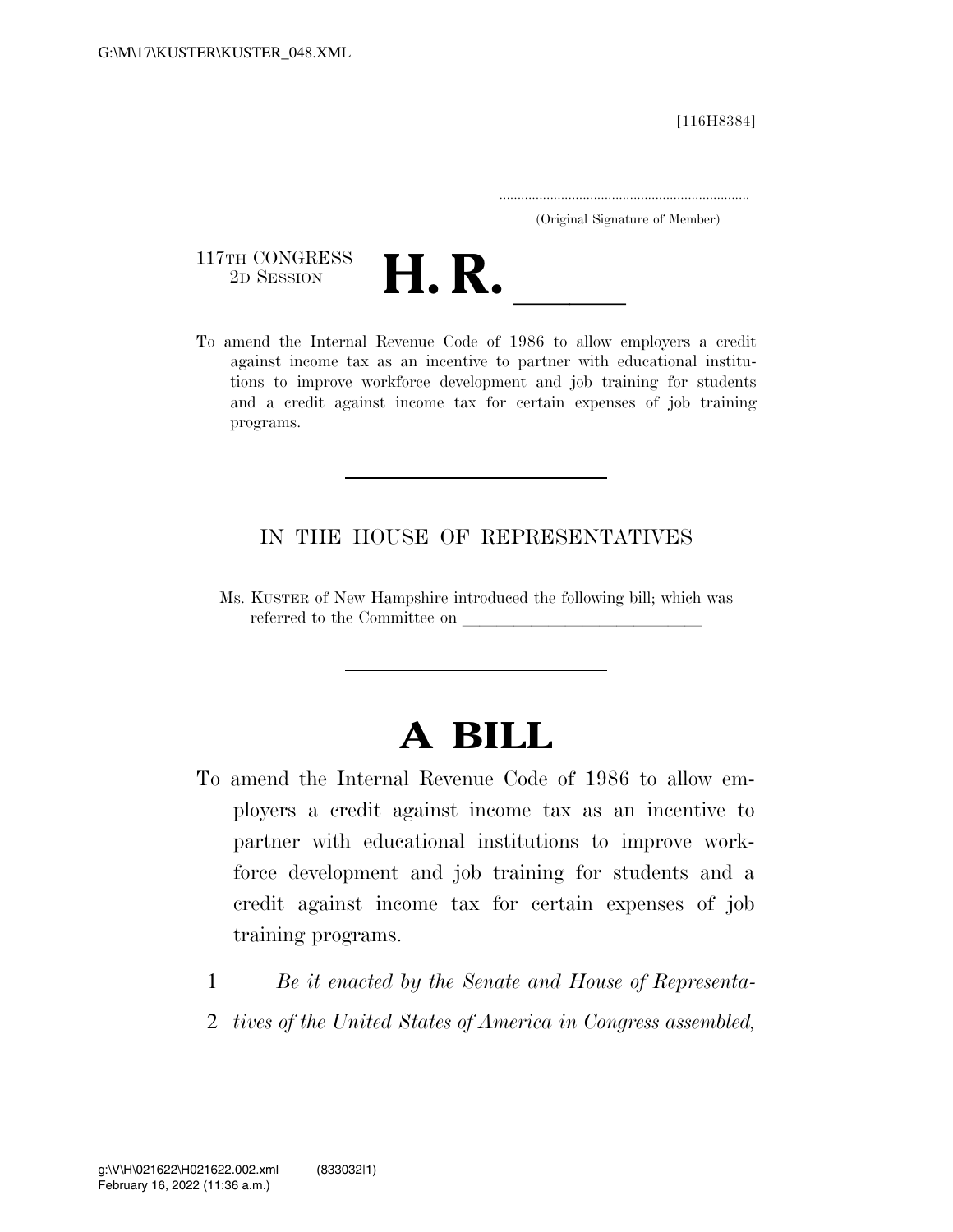$\mathfrak{D}$ 

## **SECTION 1. SHORT TITLE.**

 This Act may be cited as the ''Workforce Develop-ment Investment Act of 2022''.

 **SEC. 2. CREDIT FOR EMPLOYERS WHICH PARTNER WITH EDUCATIONAL INSTITUTIONS TO IMPROVE WORKFORCE DEVELOPMENT AND JOB TRAIN-ING FOR STUDENTS.** 

 (a) IN GENERAL.—Subpart D of part IV of sub- chapter A of chapter 1 of the Internal Revenue Code of 1986 is amended by adding at the end the following new section:

**''SEC. 45U. EMPLOYERS PARTNERING WITH EDUCATIONAL** 

| 13 | <b>INSTITUTIONS TO IMPROVE WORKFORCE DE-</b> |
|----|----------------------------------------------|
| 14 | VELOPMENT AND JOB TRAINING FOR STU-          |
| 15 | DENTS.                                       |

16 "(a) GENERAL RULE.—For purposes of section 38, the employer partnering credit determined under this sec- tion for any taxable year is an amount equal to \$5,000 for each qualified educational institution engaged in a qualified partnership with the employer.

21 "(b) MAXIMUM CREDIT.—

22 "(1) IN GENERAL.—The credit determined under this section for any taxable year shall not ex-ceed \$20,000.

25 "(2) CONTROLLED GROUPS.—All persons treat-ed as a single employer under subsection (b), (c),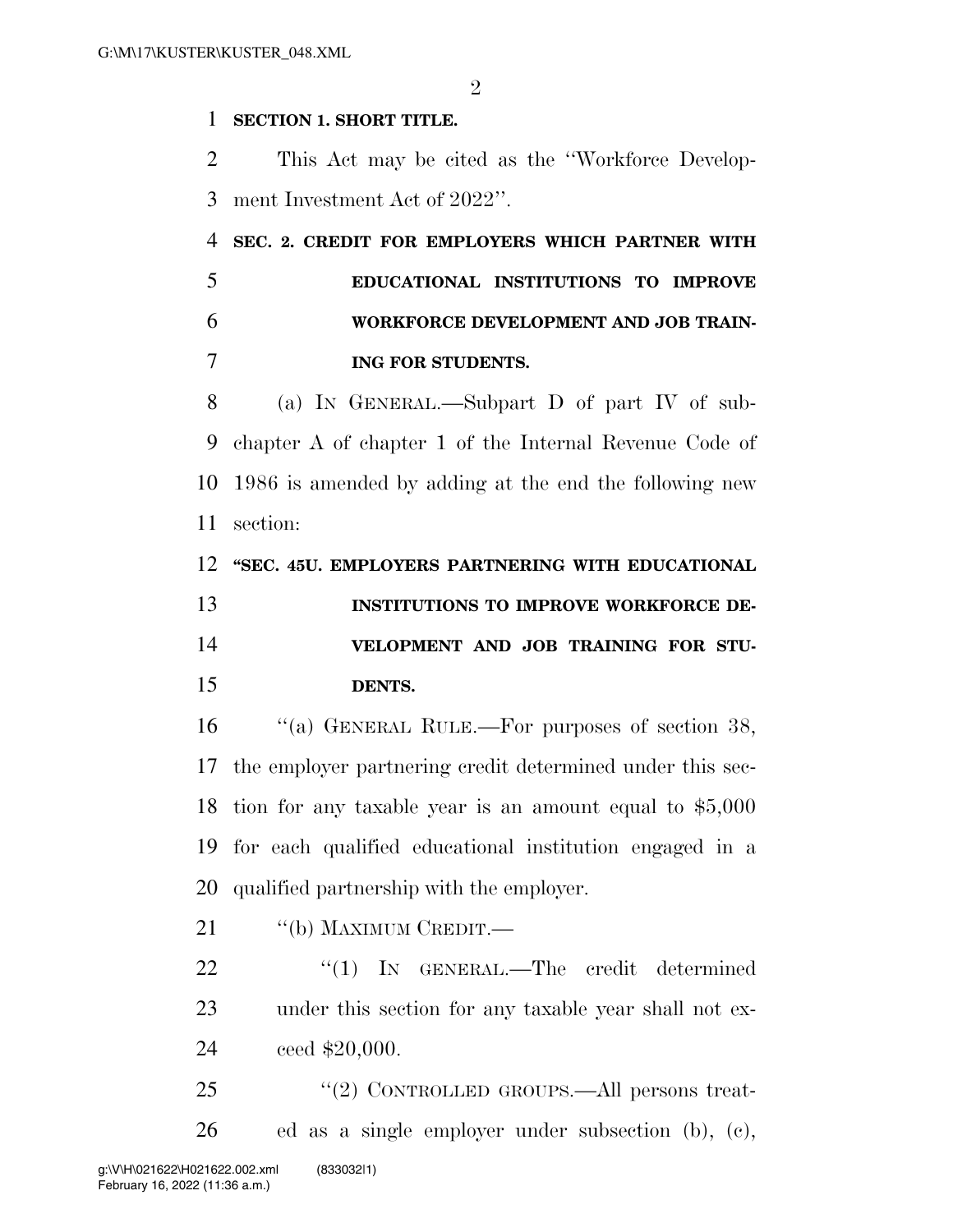| $\mathbf{1}$   | $(m)$ , or $(o)$ of section 414 shall be treated as a single |
|----------------|--------------------------------------------------------------|
| $\overline{2}$ | employer for purposes of paragraph (1).                      |
| 3              | "(c) DEFINITIONS.—For purposes of this section—              |
| $\overline{4}$ | $``(1)$ QUALIFIED EDUCATIONAL INSTITUTION.—                  |
| 5              | The term 'qualified educational institution' means           |
| 6              | any community college, any other institution of high-        |
| 7              | er education, and any area career and technical edu-         |
| 8              | cation school.                                               |
| 9              | "(2) COMMUNITY COLLEGE.—The term 'com-                       |
| 10             | munity college' means an institution of higher edu-          |
| 11             | cation that—                                                 |
| 12             | "(A) admits as a regular student an indi-                    |
| 13             | vidual who is beyond the age of compulsory                   |
| 14             | school attendance in the State in which the in-              |
| 15             | stitution is located and who has the ability to              |
| 16             | benefit from the training offered by the institu-            |
| 17             | tion, and                                                    |
| 18             | $\lq$ (B) offers a 2-year program in engineer-               |
| 19             | ing, mathematics, or the physical or biological              |
| 20             | sciences designed to prepare a student to work               |
| 21             | as a technician or at the semiprofessional level             |
| 22             | in engineering, scientific, or other technological           |
| 23             | fields requiring the understanding and applica-              |
| 24             | tion of basic engineering, scientific, or mathe-             |
| 25             | matical principles of knowledge.                             |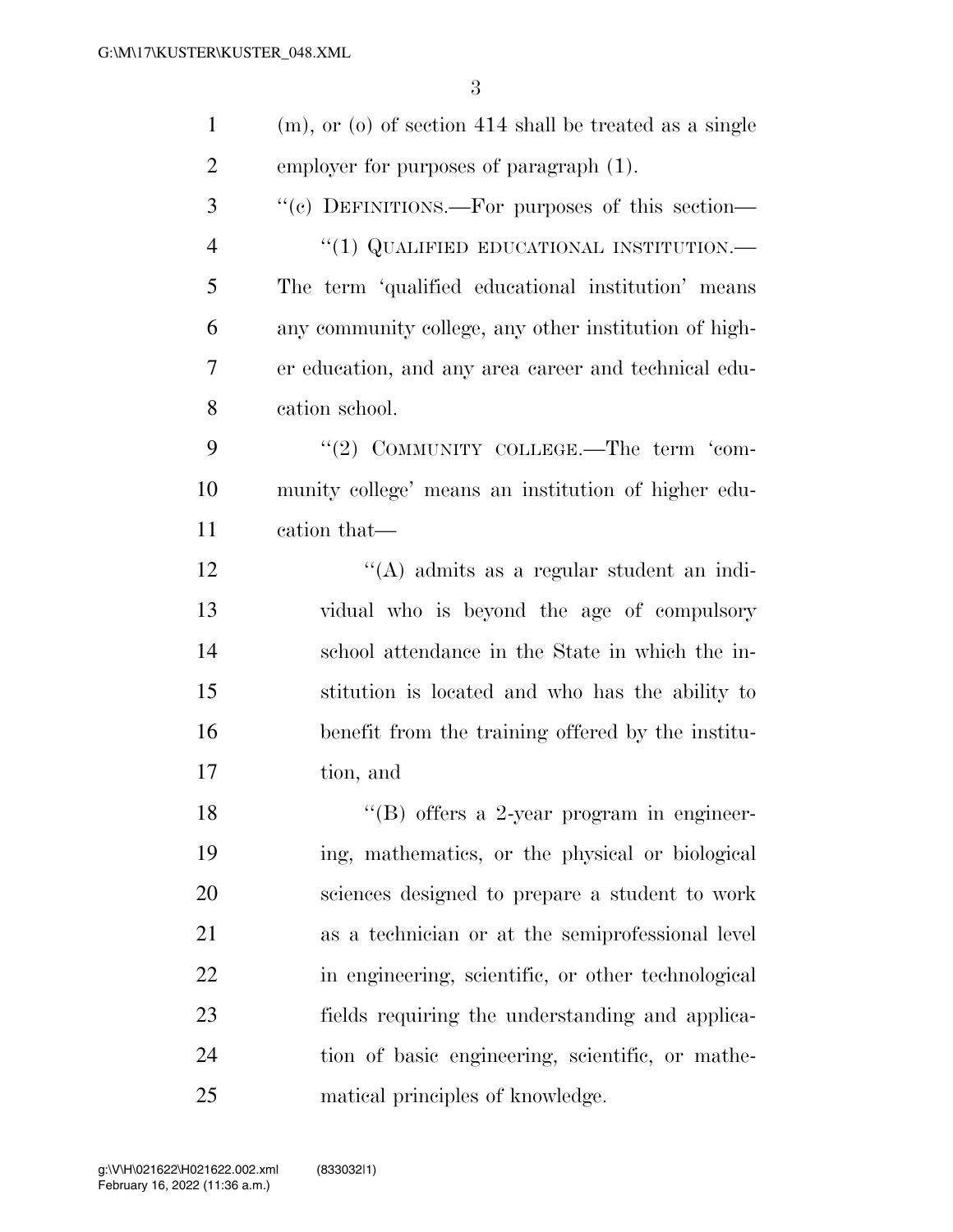1 "(3) INSTITUTION OF HIGHER EDUCATION.— The term 'institution of higher education' has the meaning given such term in section 102 of the High-er Education Act of 1965 (20 U.S.C. 1002).

 ''(4) AREA CAREER AND TECHNICAL EDU- CATION SCHOOL.—The term 'area career and tech- nical education school' has the meaning given such term in section 3 of the Carl D. Perkins Career and Technical Education Act of 2006 (29 U.S.C. 2302).

 ''(5) QUALIFIED PARTNERSHIP.—Not later than six months after the date of the enactment of this section, the Secretary of Education, in consulta- tion with the Secretary of Labor, shall define the term 'qualified partnership'. Such term shall include a partnership through which—

 $\langle (A)$  an employer collaborates with an edu- cational institution to help develop curriculum in order to improve workforce development and job training for students,

20 "'(B) an employer helps provide instruction to students in the classroom, and

22  $\langle ^{\prime}(C) \rangle$  an employer provides internships, ap- prenticeships, or other similar educational op-portunities in the workplace for students.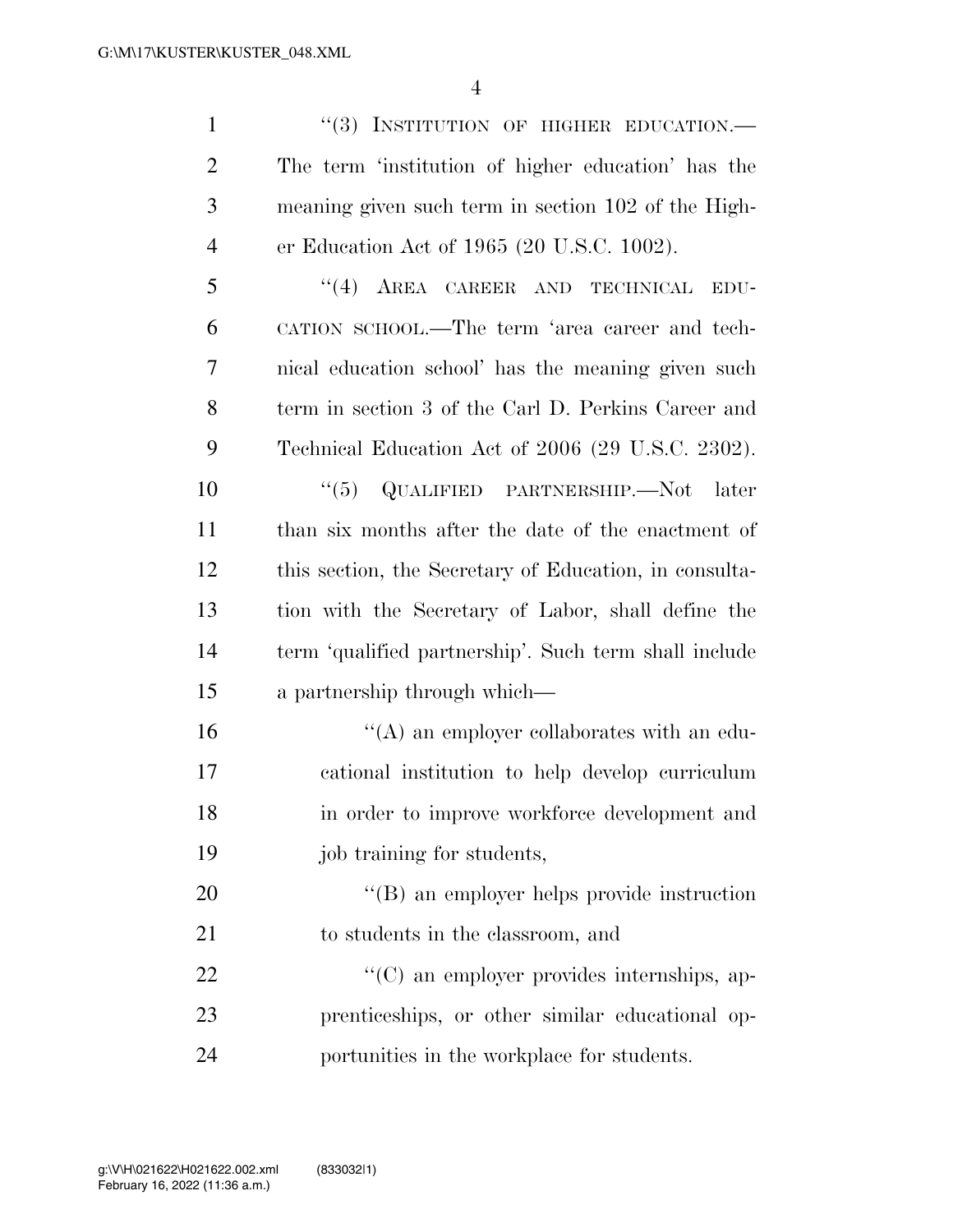The Secretary shall, to the extent practicable, mini- mize the burdens of educational institutions in any qualification process or requirements prescribed under this paragraph.

 ''(d) CERTAIN RULES TO APPLY.—For purposes of this section, rules similar to the rules of subsections (c), (d), and (e) of section 52 shall apply.''.

 (b) CREDIT TO BE PART OF GENERAL BUSINESS CREDIT.—Section 38(b) of such Code is amended by strik- ing ''plus'' at the end of paragraph (32), by striking the period at the end of paragraph (33) and inserting '', plus'', and by adding at the end the following new paragraph: 13 ''(34) the employer partnering credit deter-mined under section 45U.''.

 (c) CLERICAL AMENDMENT.—The table of sections for subpart D of part IV of subchapter A of chapter 1 of such Code is amended by adding at the end the fol-lowing new item:

''Sec. 45U. Employers partnering with educational institutions to improve workforce development and job training for students.''.

 (d) EFFECTIVE DATE.—The amendments made by this section shall apply to taxable years beginning after the date of the enactment of this Act.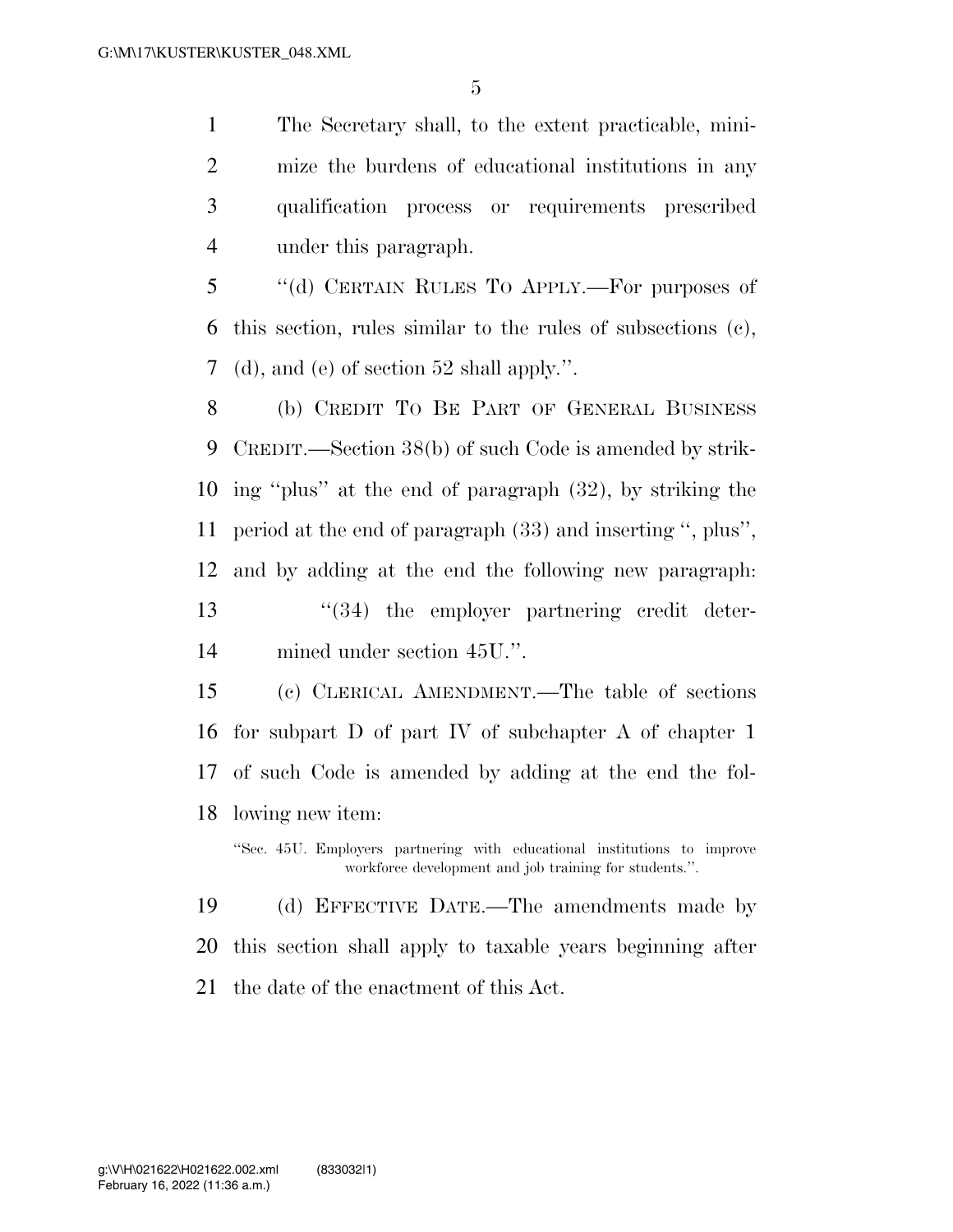| 1 | SEC. 3. TAX CREDIT FOR EMPLOYERS WHO ENGAGE IN               |
|---|--------------------------------------------------------------|
| 2 | <b>QUALIFIED WORKER TRAINING.</b>                            |
| 3 | (a) IN GENERAL.—Subpart D of part IV of sub-                 |
|   | 4 chapter A of chapter 1 of the Internal Revenue Code of     |
|   | 5 1986, as amended by the preceding provisions of this Act,  |
|   | 6 is amended by adding at the end the following new section: |
| 7 | "SEC. 45V. CREDIT FOR EMPLOYERS WHO ENGAGE IN                |
| 8 | <b>QUALIFIED WORKER TRAINING.</b>                            |
| 9 | "(a) IN GENERAL.—For purposes of section 38, in              |

 the case of any employer, the worker training tax credit determined under this section with respect to any eligible employee of the employer is an amount equal to the lesser of—

14  $\frac{1}{2}$  (1) 50 percent of the job training program ex- penditures of the taxpayer with respect to such em-ployee during the taxable year, or

17  $\frac{1}{2}$   $\frac{1}{2}$  \$5,000.

18 "(b) JOB TRAINING PROGRAM EXPENSES.—For pur-poses of this section—

 $\frac{1}{20}$  IN GENERAL.—The term 'job training pro- gram expenses' means amounts paid or incurred by the employer for expenses incurred by or on behalf of an eligible employee for participation in a quali-fied training program.

25 "(2) QUALIFIED TRAINING PROGRAM.—The 26 term 'qualified training program' means—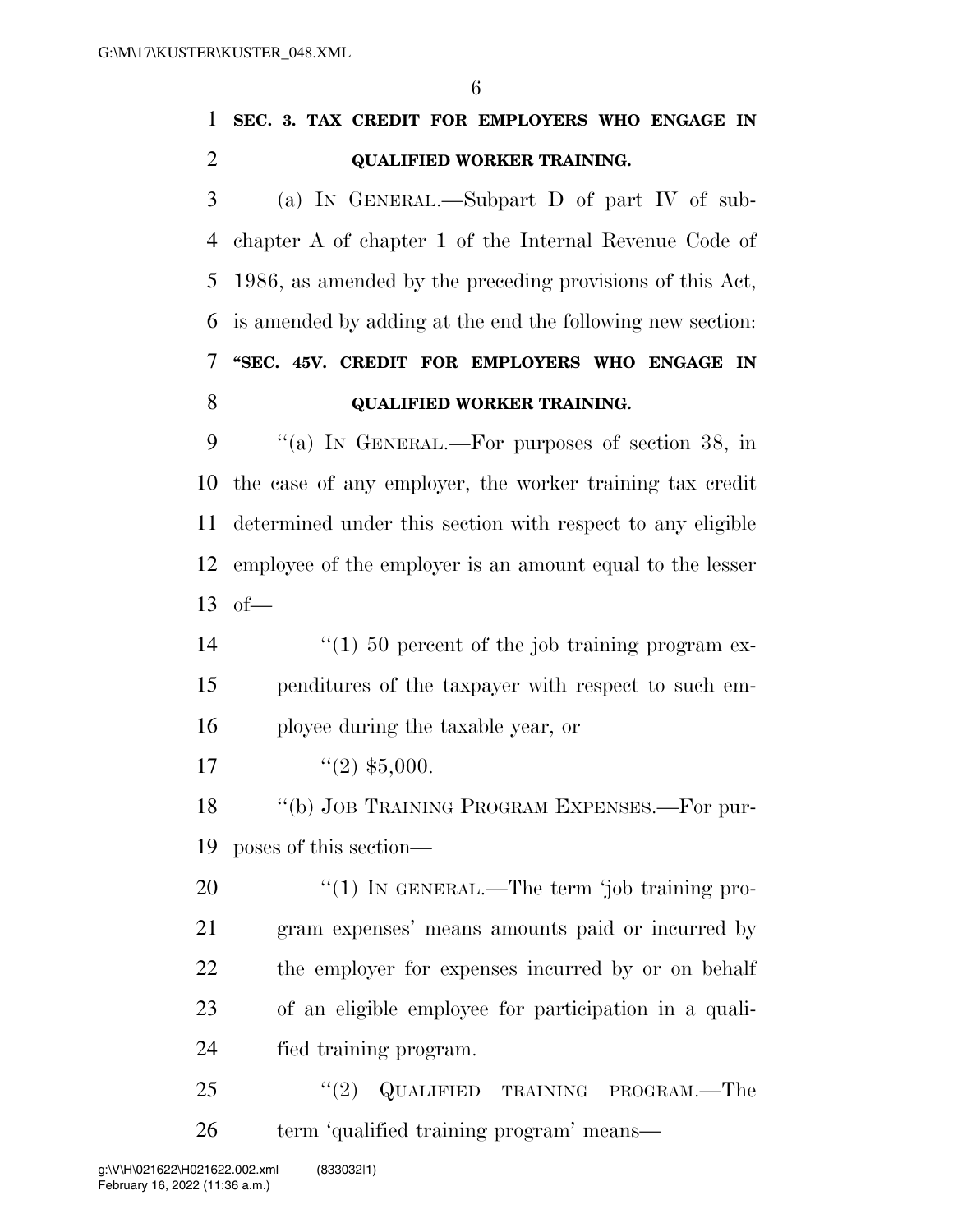| $\mathbf{1}$   | $\lq\lq$ a qualified partnership (as defined in           |
|----------------|-----------------------------------------------------------|
| $\overline{2}$ | section $45U(c)(5)$ , or                                  |
| 3              | "(B) an apprenticeship program registered                 |
| $\overline{4}$ | and certified with the Secretary of Labor under           |
| 5              | section 1 of the National Apprenticeship Act              |
| 6              | $(29 \text{ U.S.C. } 50).$                                |
| $\overline{7}$ | "(c) ELIGIBLE EMPLOYEE.—For purposes of this              |
| 8              | section, the term 'eligible employee' means any employee  |
| 9              | of the employer who, while participating in the qualified |
| 10             | training program, is—                                     |
| 11             | $(1)$ employed on average at least 40 hours of            |
| 12             | service per week, or                                      |
| 13             | $\lq(2)$ in the case of a qualified training program      |
| 14             | with a qualified partnership (as defined in section       |
| 15             | $45U(c)(5)$ , meets such hourly work requirements as      |
| 16             | may be specified by the Secretary of Education in         |
| 17             | connection with such partnership.                         |
| 18             | "(d) RECAPTURE OF CREDIT FOR EMPLOYEE NOT                 |
| 19             | PERFORMING MINIMUM SERVICE.                               |
| 20             | "(1) IN GENERAL.—In the case of any em-                   |
| 21             | ployee with respect to whom a credit is allowed           |
| 22             | under this section and whose employment is termi-         |
| 23             | nated by the employer (other than by reason of such       |
| 24             | employee's gross misconduct) before the end of the        |
| 25             | 2-year period beginning on the first day of the em-       |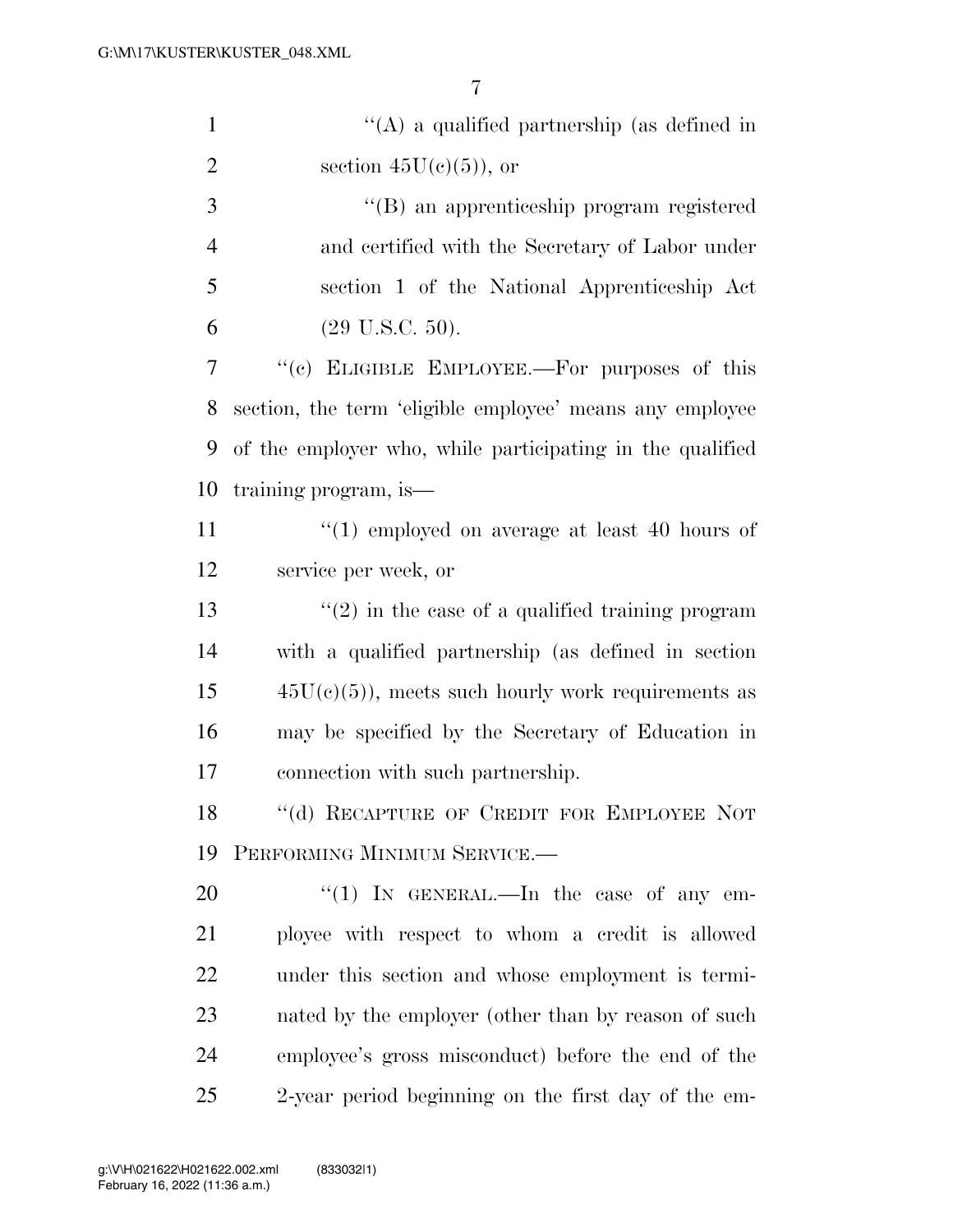| $\mathbf{1}$   | ployee's study or training with respect to which a           |
|----------------|--------------------------------------------------------------|
| $\overline{2}$ | credit is allowed under this section, the tax of the         |
| 3              | taxpayer under this chapter for the taxable year dur-        |
| $\overline{4}$ | ing which such termination occurs shall be increased         |
| 5              | by an amount equal to-                                       |
| 6              | $\lq\lq$ the aggregate decrease in the credits               |
| 7              | allowed under section 38 for all prior taxable               |
| 8              | years which would have resulted if the job                   |
| 9              | training program expenses with respect to such               |
| 10             | employee had been zero, multiplied by                        |
| 11             | $\lq\lq$ (B) the inclusion ratio.                            |
| 12             | "(2) INCLUSION RATIO.—For purposes of this                   |
| 13             | subsection, the inclusion ratio is the ratio which—          |
| 14             | $\lq\lq$ an amount equal to the difference                   |
| 15             | $of$ —                                                       |
| 16             | "(i) the number of days in the 2-year                        |
| 17             | period, over                                                 |
| 18             | "(ii) the number of days such em-                            |
| 19             | ployee was employed by the employer dur-                     |
| 20             | ing such 2-year period, bears to                             |
| 21             | "(B) the number of days in the 2-year pe-                    |
| 22             | riod.                                                        |
| 23             | "(e) CONTROLLED GROUPS.—For purposes of this                 |
| 24             | section, all persons treated as a single employer under sub- |